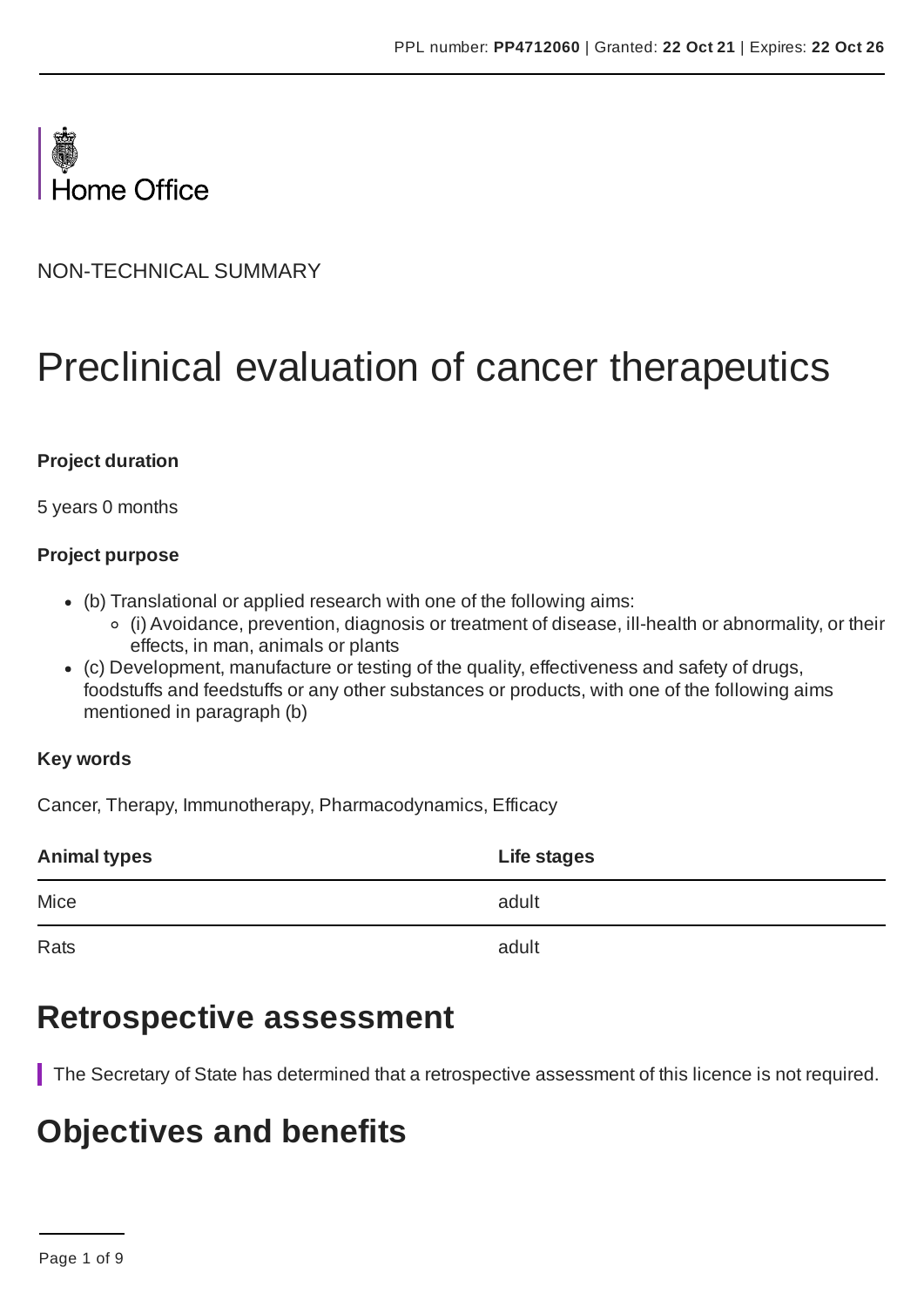#### **Description of the projects objectives, for example the scientific unknowns or clinical or scientific needs it's addressing.**

#### **What's the aim of this project?**

The purpose of this project licence is to provide a high quality demand led service, testing the efficacy and tolerability of novel anti-cancer therapies in validated rodent models of cancer.

**Potential benefits likely to derive from the project, for example how science might be advanced or how humans, animals or the environment might benefit - these could be short-term benefits within the duration of the project or long-term benefits that accrue after the project has finished.**

#### **Why is it important to undertake this work?**

This will provide data to support IND (Investigational New Drug) submissions for Sponsors, and assist earlier drug development strategies (go/ no-go decisions based upon pre-clinical efficacy).

#### **What outputs do you think you will see at the end of this project?**

There is an unmet need for new cancer therapies given relapse rates, the fact that the disease may become resistant to treatment and the percentage of patients that experiencing long-term treatment side effects. The aim of this project is to provide data from preclinical models of cancer to biotech and pharma in order to identify those compounds most likely to have the greatest clinical potential and highlight those with limited efficacy or serious side effects for rejection or reformulation as early in the development stage as possible.

In early stage drug discovery, therapeutic candidates are generally subjected to a series of in vitro screens to identify activity on a cellular level, without the need to use animal subjects. Testing the toxic potential of a drug on cells in vitro (screening against cell lines and primary cells from various tissues) provides some indication of potency and specificity compared to current therapies, but ultimately the most promising drugs need to be tested in an animal model that is as predictive as possible of the human condition.Animal models allow us to establish how a potential drug may be absorbed by the body and/or tumour, observe any beneficial effects and if/when they cease becoming beneficial and what interventions are needed. This means we can determine appropriate dosing routes and optimise the schedules with which treatment is given. We can then analyse the success of the intended drugrelated effects on the disease. The most frequent and well characterised models are those in rodents, where one can demonstrate a degree of efficacy relative to a current standard of care drug. They also highlight those drugs that are either ineffective or have serious side effects (filtering out those potential drugs with little benefit or limiting side effects as early and as accurately as possible).

#### **Who or what will benefit from these outputs, and how?**

The initial benefits will be to the pharmaceutical industry. The predictive models we have developed and continue to refine provide efficacy and mechanism of action data that will enable informed decision making on both drug development selection/prioritisation and on optimal dose routes/scheduling in the clinic. By reducing the risk of later stage failures, there is cost/speed benefits for clinical trials. The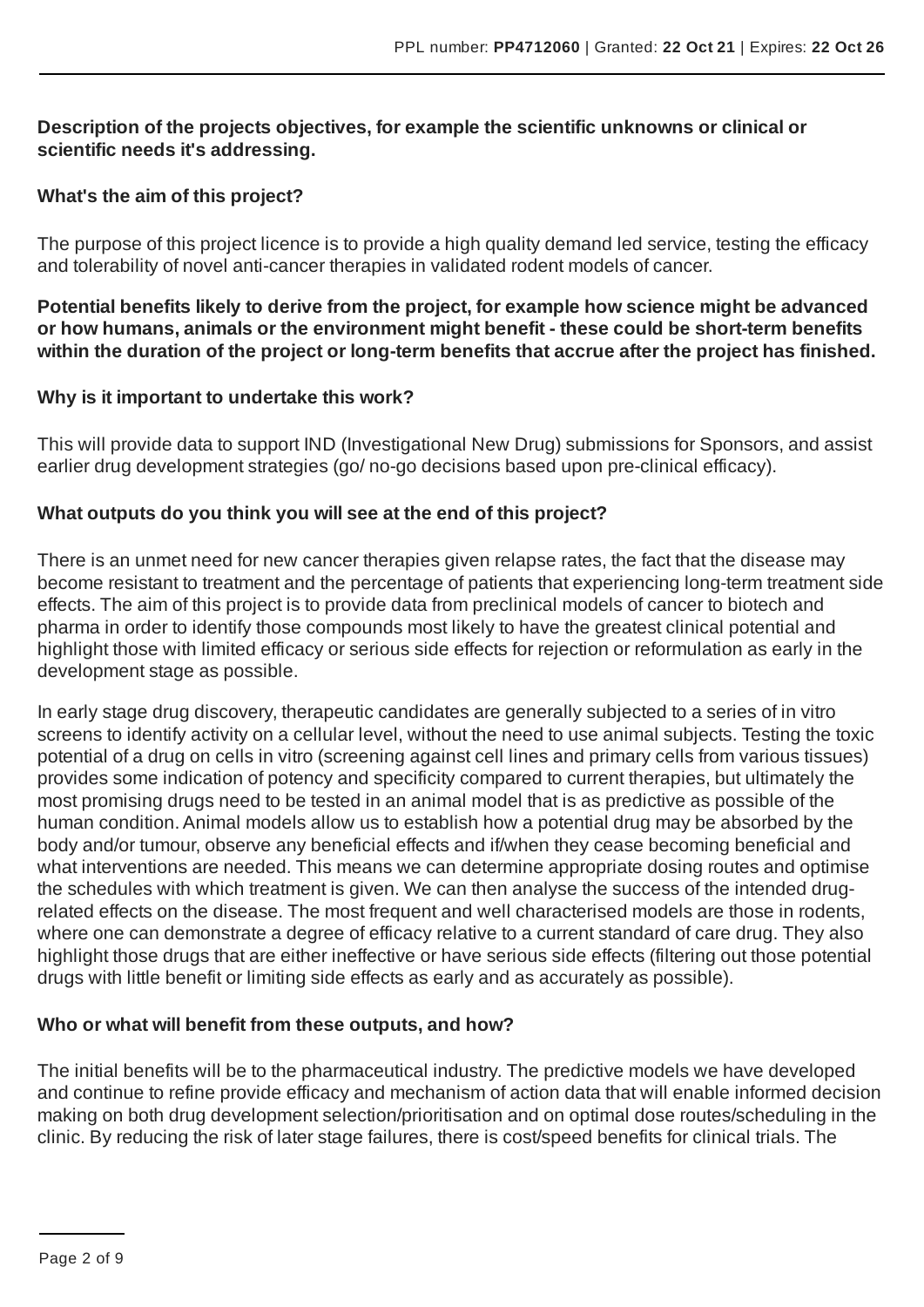benefit for them is therefore a reduced number of unproductive human volunteer studies (and a reduced risk of adverse effects due to dose scheduling errors) and most importantly the development of improved – more effective – cancer therapeutics.

#### **How will you look to maximise the outputs of this work?**

The information we provide to the industry is as extensive as we can provide, from in-life parameters showing efficacy of the drug, to analyses of tissues post-mortem that will help confirm the mechanism of action of the drug and perhaps identify biological molecules that may represent a response to therapy. With this data, we aim to support our clients to progress their drug into clinical trials and, in the longer term, be of benefit to patients as a standard of care. Because of the in-house experience and expertise we have with efficacy testing, it is conceivable that this will help minimise the number of animals that would have been needed, reduce time points and drug concentration variation but also acquire the most information out of an experiment without the need for repeats. Thus, our work certainly helps implement the 3Rs in practice.

#### **Species and numbers of animals expected to be used**

- Mice: 5650
- Rats: 1250

### **Predicted harms**

**Typical procedures done to animals, for example injections or surgical procedures, including duration of the experiment and number of procedures.**

#### **Explain why you are using these types of animals and your choice of life stages.**

The programme requires that models are used which closely mirror the human disease situation.Adult rodents (rats and predominantly mice) are suitable for these studies as the work cannot be conducted in lower vertebrates, invertebrates or cell lines due to the poor resemblance of these options to the clinical setting.

#### **Typically, what will be done to an animal used in your project?**

Animals that have been obtained from a supplier will be acclimated to their new housing for at least 1 week.After this period, for tolerability studies, 1-2 animals will be dosed once or multiple times, using the same or increasing concentrations of test item. Careful monitoring of the animals will take place immediately after dosing to assess any dosing/drug-related effects, and periodically thereafter (typically twice a day).

Pharmacokinetic/pharmacodynamic (PK/PD) studies are used to determine how a drug is absorbed by the body, where it goes to and how long it stays there, and what effects it might have on the body. For PK/PD studies in non-tumour bearing and tumour bearing animals, small groups of mice or rats will be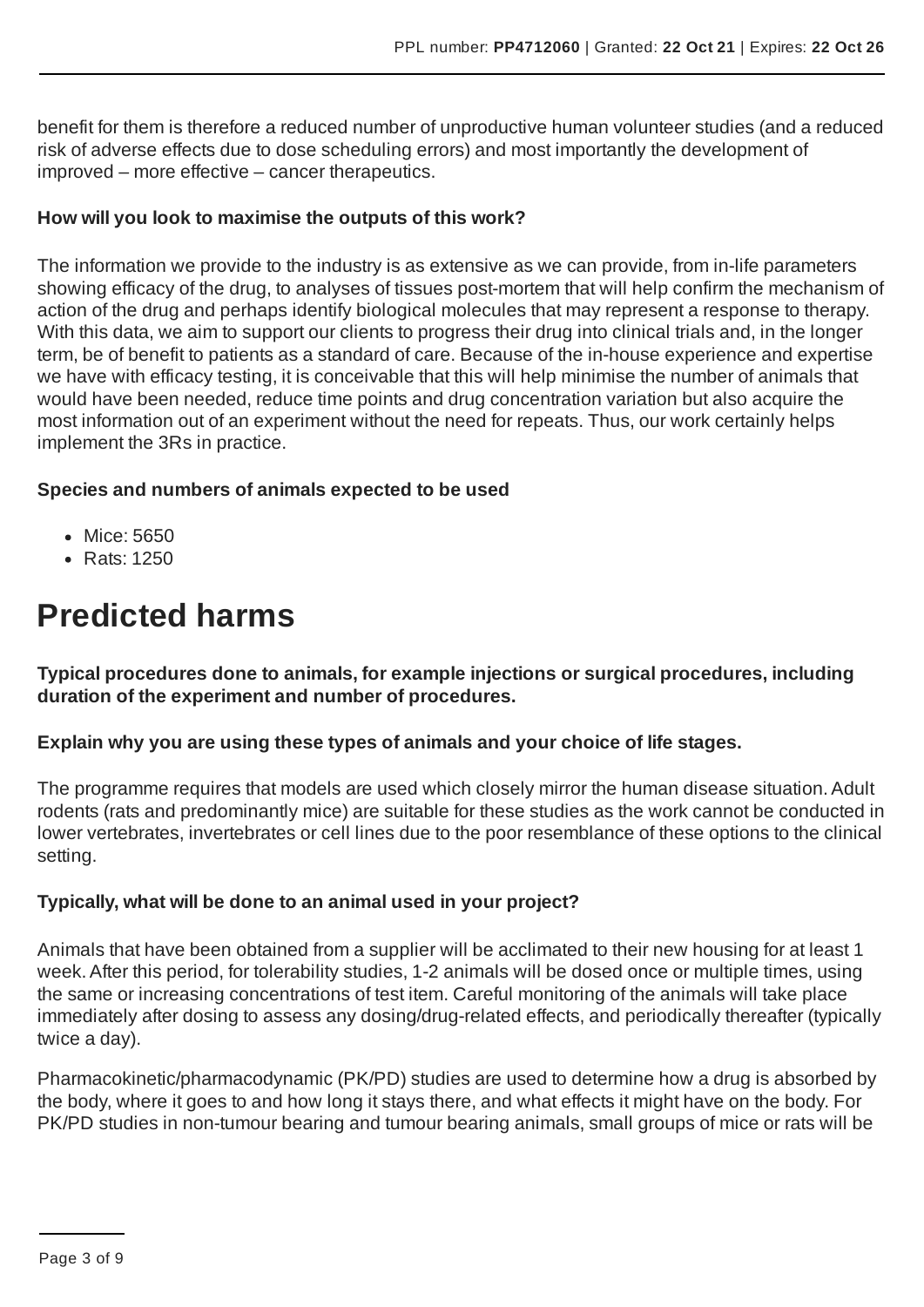dosed with a drug (or the same solvent without any drug, if using controls) via a known route, and at a volume, concentration and schedule that is known to be well tolerated.

In cancer studies, animal models have been developed that show the disease at the relevant site, e.g., lung cancer models that develop cancer in the lung, as opposed to subcutaneous models where the cancer cells are engrafted subcutaneously even if this is not where they would normally grow. These are described as orthotopic models.

For efficacy or PK/PD studies in animals with locally growing cancer, tumours will be established by subcutaneous injection of tumour cells. Careful monitoring of the animals and the implantation site will be performed, as well as normal health and well-being observations. Efficacy will be determined by achieving a desired effect on the disease with little to no unintended affects to health or well-being. This may include calliper measurements that can be performed on conscious animals with minimal distress. Test Item (or the same solvent without any drug, if using controls) will be administered via a known route, and at a volume, concentration and schedule that is known to be well tolerated.

For efficacy or PK/PD studies in orthotopic models, or animals with cancers that affect the entire body, tumours will be established by intravenous, intrafemoral, intraperitoneal (through the abdominal wall), intracranial, or intrathoracic injection of tumour cells. If the implantation technique requires aseptic surgical intervention, animals will be anaesthetised, and analgesia may be given during and after surgery. Careful monitoring of the animals and the implantation site will be performed, as well as normal health and well-being observations. This may include calliper measurements that can be performed on conscious animals and/or in vivo imaging of anaesthetised animals. Test Item (or the same solvent without any drug, if using controls) will be administered via a known route, and at a volume, concentration and schedule that is known to be well tolerated.

Blood samples may be collected periodically via a tail vein bleed in conscious animals. We will always follow the NC3Rs guidelines/limits for peripheral blood sampling.

Animals may be subject to in vivo imaging. This most often involves an intraperitoneal injection shortly before anaesthetising the animal for the imaging procedure.Animals will always be allowed to sufficiently recovery from anaesthesia (return to normal eating and drinking and peer interaction) before the next imaging session. Imaging is generally performed 1-2 times per week. For studies where we are trying to determine which organs/tissues are affected by the disease, which only a small proportion of animals will experience, optical imaging may need to be more frequent. The imaging sessions are about 5 minutes and as animals are anaesthetised with inhalable anaesthesia they recover quickly. Recovery may be aided by keeping the animals warm and giving them mashed food.

Animals may receive radiotherapy, either locally or whole-body irradiation on one or several occasions, under anaesthesia.Animals will always be allowed to sufficiently recovery from anaesthesia (return to normal eating and drinking and peer interaction) before the next imaging session.

The endpoint for a study will usually be a specified timepoint, tumour size/burden (based on previous data and standard of care for the cell line) or if a humane endpoint has been reached.At this time a final terminal bleed may be performed under terminal anaesthesia and tissues harvested after euthanasia for analysis. The length of the studies will vary, but generally falls between 1 and 3 months.

#### **What are the expected impacts and/or adverse effects for the animals during your project?**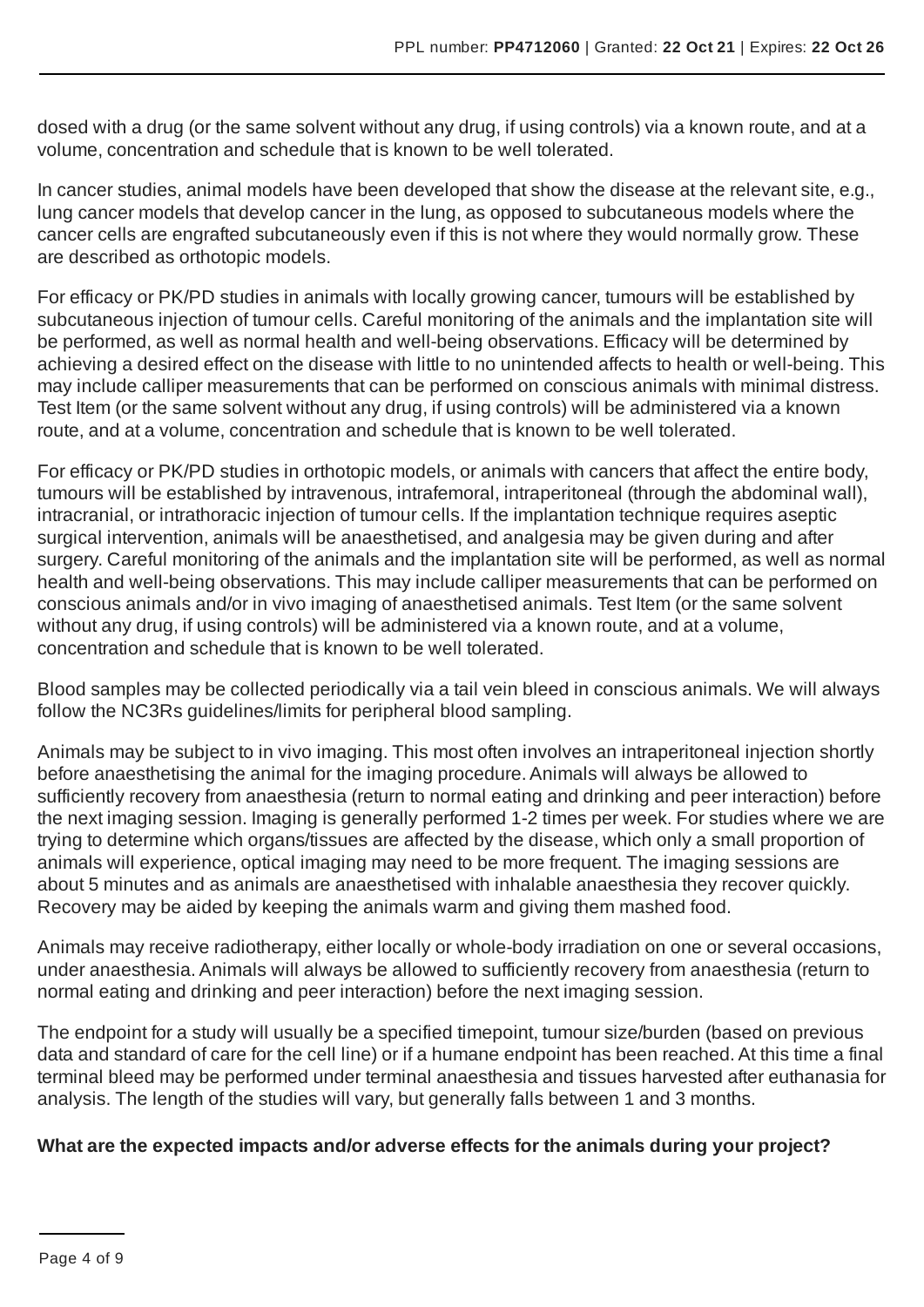Frequent adverse effects after test item administration may be weight loss and diarrhoea. Less frequent adverse effects may be bruising, anaemia, loss of appetite, reduced movement, grooming and postural changes. Infrequent adverse effects may be abnormal breathing, tremors, convulsions and reduced peer interaction.

Animals will experience stress due to restraint and transient discomfort from needle insertion and/or anaesthetic injection or inhalation of gaseous anaesthetics (100% incidence).

Repeated intravenous injection can result in irreversible damage to the vein and very occasionally, a haematoma/bruising may develop.

Intraperitoneal injection (through the abdominal wall) is likely to be painful if the needle injures an abdominal organ or if the substance being injected is an irritant.

Oral administration (gavage) is associated with minor discomfort. Very occasionally damage to the oesophagus may occur or substances may enter the lungs resulting in dyspnoea.

Slow-release pellets and osmotic minipumps are small and cause no appreciable effects.Animals may experience a lowered body temperature during anaesthesia.Animals may experience pain on recovery from anaesthesia.

Animals will experience stress due to restraint and a transient discomfort from blood collection (100% incidence).Animals may become overheated or dehydrated from spending too long in the hotbox.

Subcutaneous injections of tumour cells are associated with a momentary discomfort. Very occasionally, a haematoma or bruising may develop. Very rarely, tumours may grow to a size that could cause discomfort or interfere with animals ability to satisfy thirst or hunger. Rapidly growing tumours may ulcerate.

With all surgical procedures there is some risk of development of infections or wound complications (<1%). Use of genetically altered or immunocompromised animals may exacerbate the frequency of infections.

In cancer studies, animal models have been developed that show the disease at the relevant site, e.g., lung cancer models that develop cancer in the lung, as opposed to subcutaneous models where the cancer cells are engrafted subcutaneously even if this is not where they would normally grow. These are described as orthotopic models.

Orthotopic or metastatic tumour models may have various adverse effects, dependent on the site of implantation. Metastasis is clinically relevant, and there are a number of cancers that will initially grow at a primary site, but cells will break away, travel around the body and then develop as secondary (or metastatic) tumours elsewhere in the body. Common sites of metastatic disease after intravenous implantation include the lungs, liver, ovaries, kidneys and spleen.

For orthotopic models, such as leukaemia, animals may gradually become anaemic, weak, lethargic and lose body weight. Infiltration of the spleen or liver of disease can lead to enlargement of these organs which may be palpable.

Page 5 of 9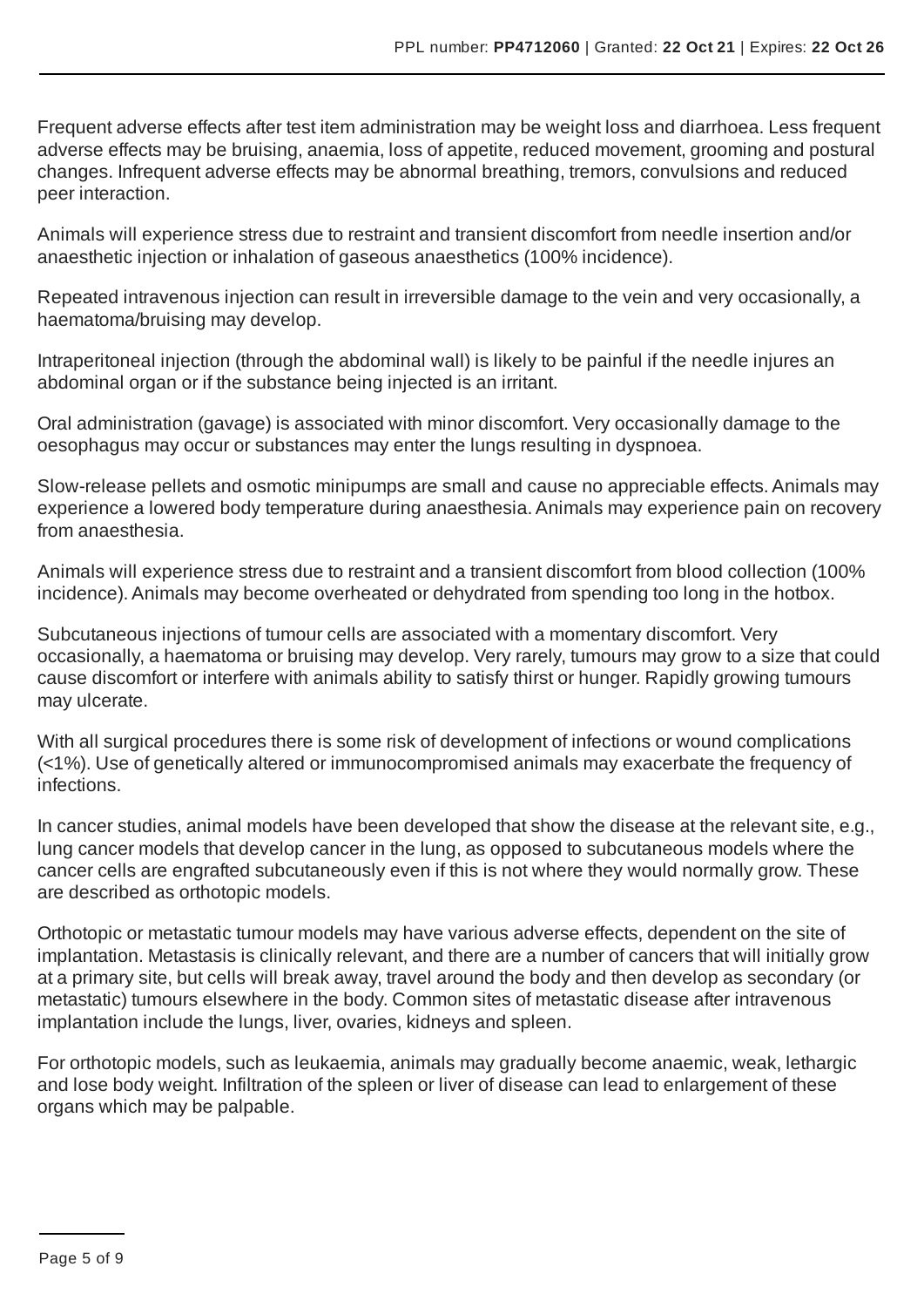For orthotopic/metastatic models implanted intraperitoneally, tumour formation may occur in one or several organs in the intestinal cavity. This may also lead to the formation of ascites (collection of fluid in the abdomen) which could cause discomfort, affect behaviour, and mask weight changes.

For orthotopic models in bone, animals may experience pain on recovery from anaesthesia and tumour formation may affect integrity of bone, invade surrounding muscle tissue, or hinder movement.

For orthotopic models in specific regions of the brain, animals may experience pain. Tumour formation may affect the physical condition and general behaviour, including displays of repetitive or uncontrolled movement, fitting, head tilting or abnormal responses to stimuli.

For orthotopic models of the thorax, tumour formation may cause discomfort and laboured breathing.

Animals receiving whole body irradiation, may experience a reduced appetite and hence weight loss and possible loss of condition. Radiation sickness evidence by diarrhoea could develop (less than 5%).

#### **Expected severity categories and the proportion of animals in each category, per species.**

#### **What are the expected severities and the proportion of animals in each category (per animal type)?**

The expected severity for mice and rats under all protocols under this licence is moderate. Based on the previous 5-year licence period, 85% of mice and 55% of rats are expected to experience the moderate severity.

#### **What will happen to animals at the end of this project?**

• Killed

### **Replacement**

**State what non-animal alternatives are available in this field, which alternatives you have considered and why they cannot be used for this purpose.**

#### **Why do you need to use animals to achieve the aim of your project?**

This project requires that the models used are ones which closely mirror human disease.Animal models address issues which current in vitro tests cannot accurately determine such as the therapeutic index of a new agent, whole body pharmacokinetics (PK) and pharmacodynamics (PD). PK/PD studies are used to determine how a drug is absorbed by the body, where it goes to and how long it stays there, and what effects it might have on the body. Use of animals is needed to address the development and treatment of disease in an environment which is the closest to the microenvironment found clinically. There is not currently an alternate representative of these systems that can be accurately studied that does not involve the use of an animal model.

#### **Which non-animal alternatives did you consider for use in this project?**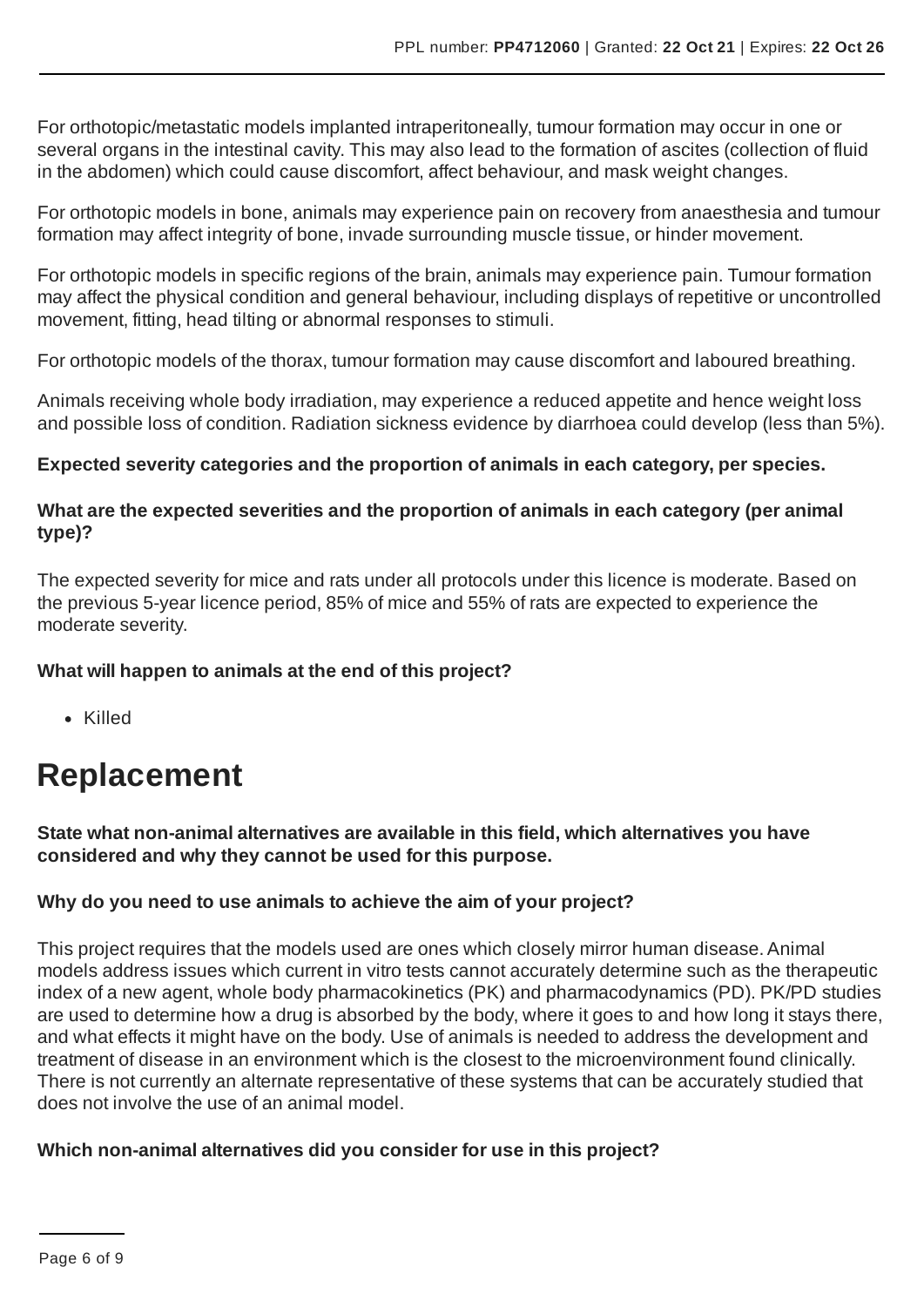We have, and continue to, develop complex *in vitro* predictive models. We have validated 2D and 3D tumour culture models, including those that mimic the response of cancer stem cells vs a more hierarchical tumour tissue. However, to-date none are sufficient to replace the animal models themselves.

#### **Why were they not suitable?**

All compounds tested will previously have been screened using *in vitro* models to determine those candidates suitable for *in vivo* testing. These include studies that demonstrate the mechanism of action (eg. regulation of proliferation, induction of cell death, target cell specificity). Their limitation is, that although they allow assessment of test items on specific aspects of the disease process, they are insufficient in modelling the complex interaction of the different cellular systems present within an *in vivo* tissue.

### **Reduction**

**Explain how the numbers of animals for this project were determined. Describe steps that have been taken to reduce animal numbers, and principles used to design studies. Describe practices that are used throughout the project to minimise numbers consistent with scientific objectives, if any. These may include e.g. pilot studies, computer modelling, sharing of tissue and reuse.**

#### **How have you estimated the numbers of animals you will use?**

The numbers are based on the number of animals used during the previous 5-year licence period.

#### **What steps did you take during the experimental design phase to reduce the number of animals being used in this project?**

The most important aspect of the proposed programme of work, which will reduce the overall number of animals used, will be a careful selection of only those targets that offer a realistic prospect of therapeutic exploitation. This will be done on the basis of *in vitro* target validation studies and any available *in vivo* data, and work may be turned down if there are insufficient *in vitro* data available. *In vivo* models will not be used for random compound screening and all experiments will be hypothesis led.All experiments will be conducted following standard operating procedures and include appropriate controls, so that the efficacy of test items can be accurately assessed. The number of animals used will be the minimum number required to test the experimental hypothesis at the required level of statistical power and significance. We regularly consult academic and commercial statisticians. For example, data produced under the previous licence have been reviewed and the suggestions for improved analysis have been included in this licence application.

#### **What measures, apart from good experimental design, will you use to optimise the number of animals you plan to use in your project?**

Several of our tumour models utilise imaging, which helps reduce animal numbers as the progression of disease can be followed in the same animal over time. We regularly seek statistical consultancy,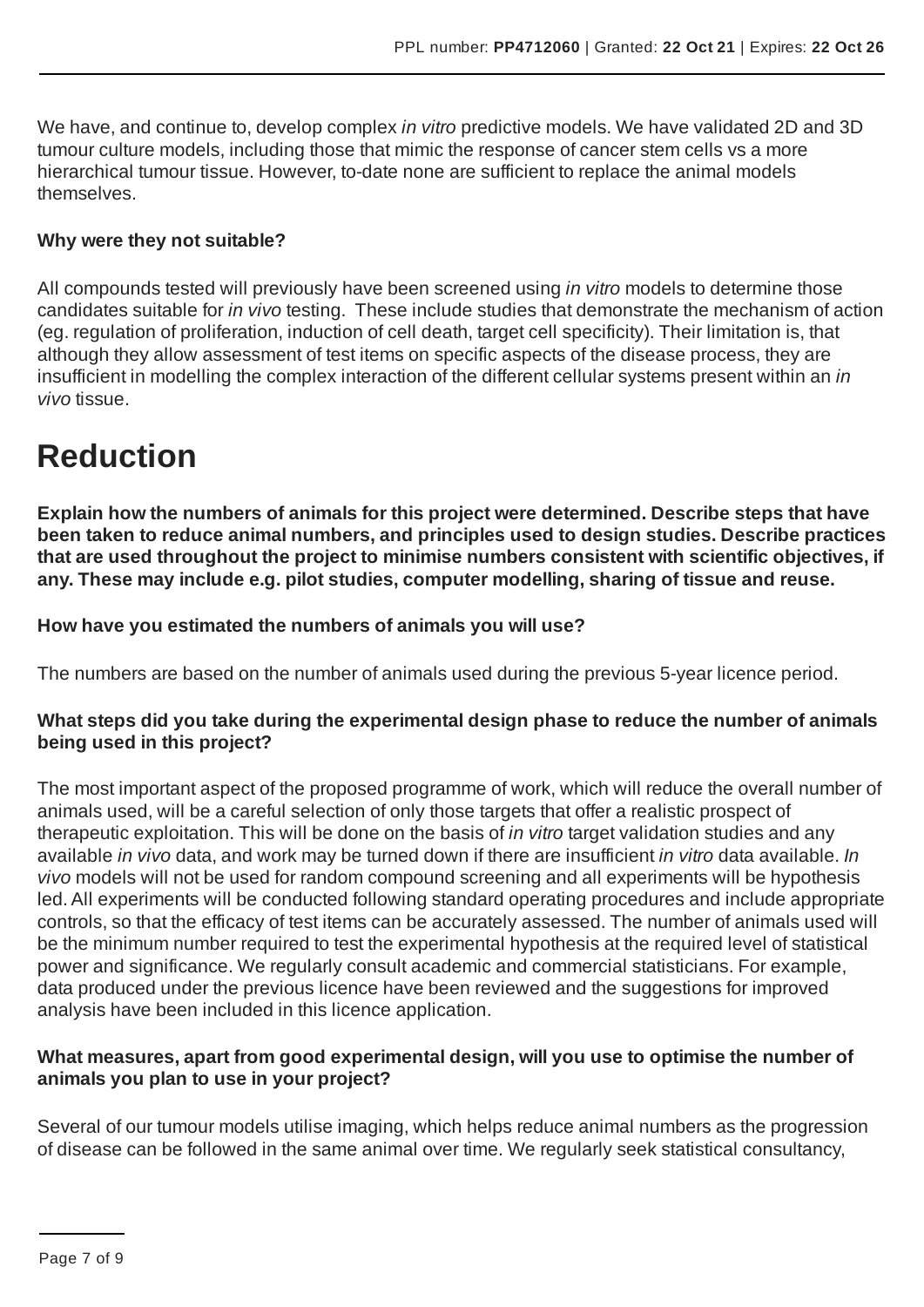sometimes providing historical data, to ensure that our power analyses are correct for each model we offer. Internal expertise in tissue analyses, allows us to fully characterise the cellular changes associated with disease as well as the expression of key factors on the surface of tumour cells and surrounding cells. This information is utilised to refine existing/validated models so that the most appropriate model is chosen for clients' compound's mechanism of action.

Outsourcing work using these models to CROs such as ourselves, results in a greater level of assay standardisation, reducing the number of studies performed. We are exploring the possibility of sharing control data between studies to further reduce animal use, where Sponsors will allow.

## **Refinement**

**Give examples of the specific measures (e.g., increased monitoring, post-operative care, pain management, training of animals) to be taken, in relation to the procedures, to minimise welfare costs (harms) to the animals. Describe the mechanisms in place to take up emerging refinement techniques during the lifetime of the project.**

**Which animal models and methods will you use during this project? Explain why these models and methods cause the least pain, suffering, distress, or lasting harm to the animals.**

To test the efficacy of novel anti-cancer drugs it will be necessary to induce sufficient levels of disease. Some studies will be performed in immunocompromised mice, rats will only be used where suitable. More severely immunocompromised mouse strains may be required for some tumour models, and when they allow for the testing of human based immunotherapies (in this case mice may be carrying a humanised immune system).

We will predominantly use subcutaneous cancer models in mice. Animals will receive treatment delivered by an appropriate route of administration. Treatment response is determined by 3x weekly calliper measurements of the tumour. These types of models are a good way to determine if a drug has anti-cancer activity, however they do not allow for all types of disease. For this purpose, we have established and validated imaging models of cancer using labelled tumour cells implanted into the normal anatomical position. Since the cells are labelled, tumour burden can be monitored in the same animal over time using imaging methods. The endpoint for several of these models is now based on imaging signal rather than humane endpoints, reducing suffering.

On occasion, syngeneic tumour models in mice may be used. These models are developed by administering tumour cells derived from the equivalent strain of animal, i.e., a mouse receiving cells derived from the same strain of mouse. They are most useful for sponsor's who wish to test therapeutics in a fully functional immune system. For subcutaneous tumours, some treatments may cause transient inflammation/ulceration, which has been shown to resolve, and the mice then produce useful data with minimal residual distress from the skin. Hence, a transient window is needed to prevent premature termination due to a short-term effects. Ulceration is a clinical sign of a well-functioning immune response. However, tumours will be monitored and scored 3x weekly, and animals with increasingly significant damage, (tumour score = ulcerated), will be humanely euthanised by a schedule 1 method. The frequency will depend upon the cell type and the kinetics of tumour growth. Where possible, cell